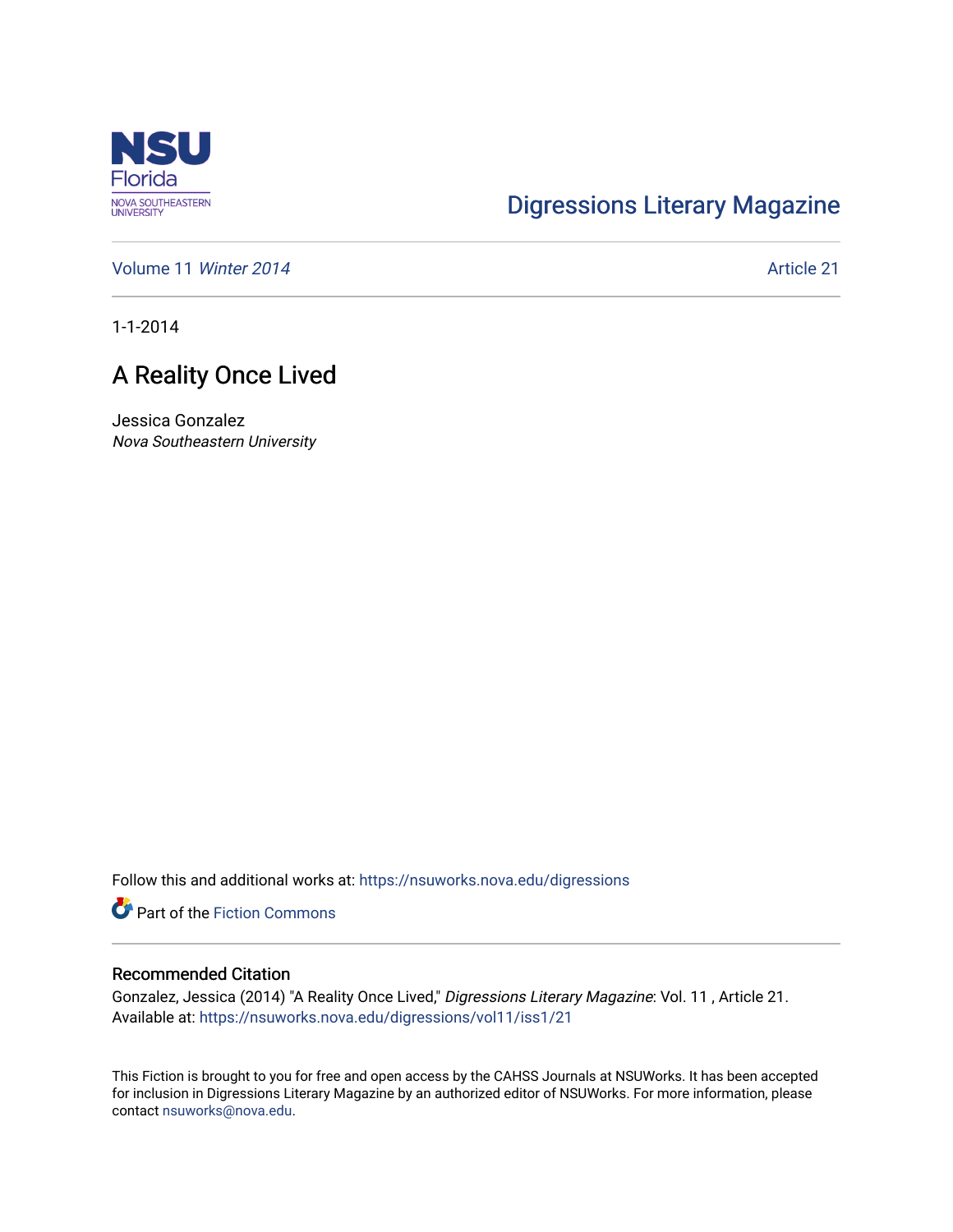## A Reality Once Lived

### Author Bio

Passion is important; without having passion as part of what you're striving for, there is no purpose to what you're looking to obtain. Aspiring poet and novelist. Art-in-all-its-forms enthusiast.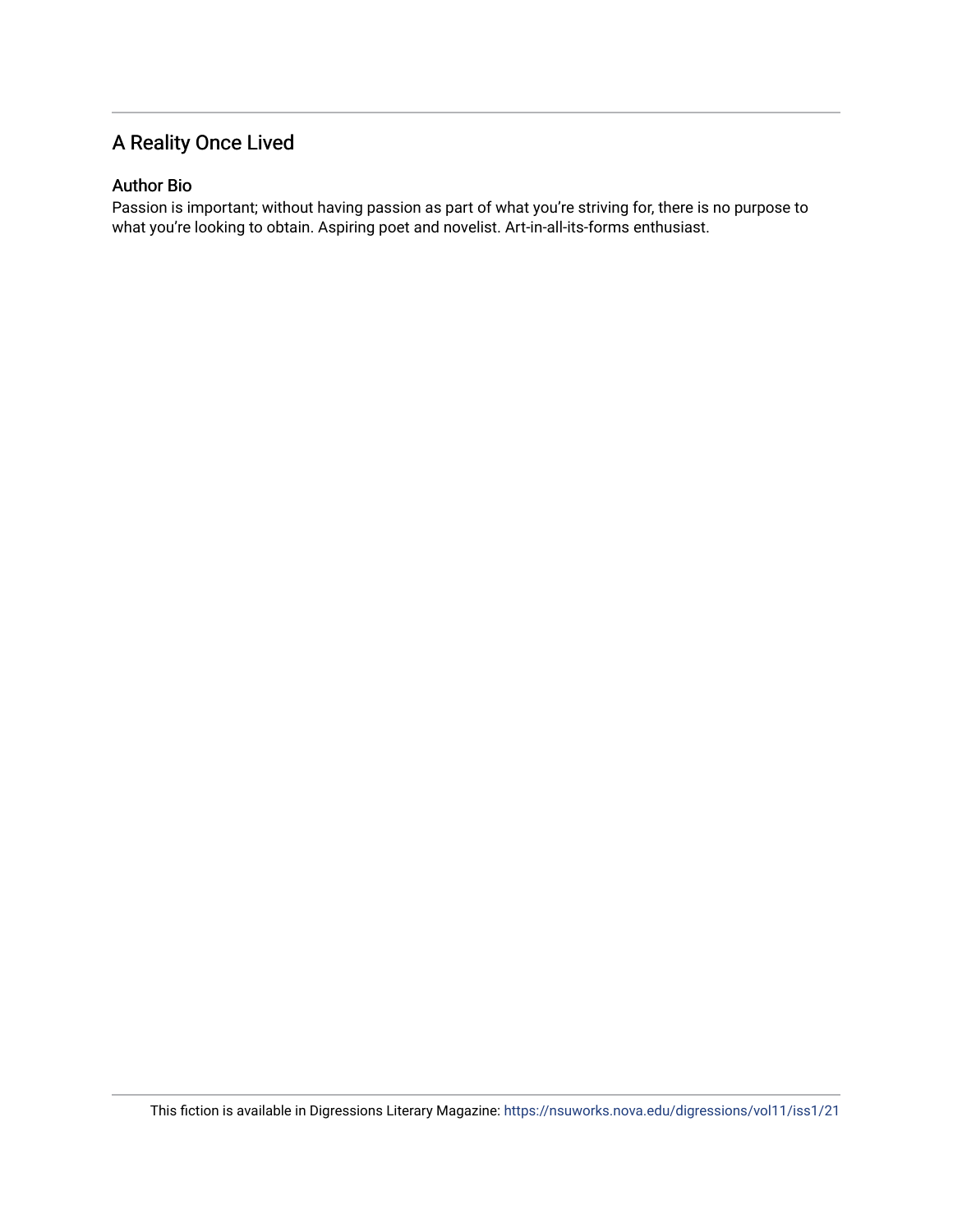# *A Reality Once Lived*

*The smoke was thick. I was breathing in a wall of dust. I could feel my lungs running out of space; the fire was eating away at the oxygen in this confined office. When I opened my eyes for an unbearable millisecond, dark grey clouds, outlined by a fiery, pulsing orange light in the distance, surrounded me. This space was transformed into a vast hell. My body shrieked, crumpled on the ground in a contorted form. Planks of wood and rock were scattered over my body. My head pounded and when I raised my head, I could feel bits of glass plastered to my face, cutting away at the skin I powdered so carefully this morning before work. There was a warm trickle down my left temple. My fingers miraculously found the liquid trail, and terrified, they quivered before me, covered in my blood. It got hotter now. The monstrous fire raged through the side of the room where the door was twenty seconds ago. It engulfed the entire doorframe and crawled against the navy carpet while licking the ceiling with its lethal tongue. I tried to begin an escape on my hands and knees when I realized I had no command of my lower body. Instead, my two extremities lay limp and covered in debris. My anxious hands could not wait any longer. They extended before me and gripped to the unforgiving carpet: needles, pins, wood chips, glass shards, and metal pieces all bit violently into my palms. I dug into the ground and pulled my aching body toward the shut window. My fingertips cried as they were sliced by my painful attempt. My elbows collapsed into sharp angles underneath my weight; an excruciating shooting pain radiated down my arms. A moan escaped my bloody lips. Sweat pooled in the crevices of my worry wrinkles. My arms glittered with exhaustion and specks of burnt paint stuck to my sticky body. But before I could reach anywhere near safety, I screamed. The fire began to eat away at me.*

I gasped, panting in fright. I sat upright in bed, grabbing the down comforter mercilessly. I tried to orient myself. I'm in my room. I pushed my hair out of my face, wiping away the small beads of sweat. I untangled myself from the white covers and swung my feet over the edge of the bed. I quickly moved to the dark bathroom, my feet making tiny taps against the tile. My light purple satin nightgown rubbed smoothly against my bare thighs, making whispers against my flesh. I flicked on the light and leaned over the counter, hovering inches away from the mirror. I pulled my auburn hair back and turned my face to the side, exposing my pale temples and my smooth, unharmed cheek. My brow furrowed as I tried to imagine the damages I thought I had. But the harder I thought, the further away the image drifted. Just a dream. Must be those new vitamins. I sighed and quickly hopped back into bed.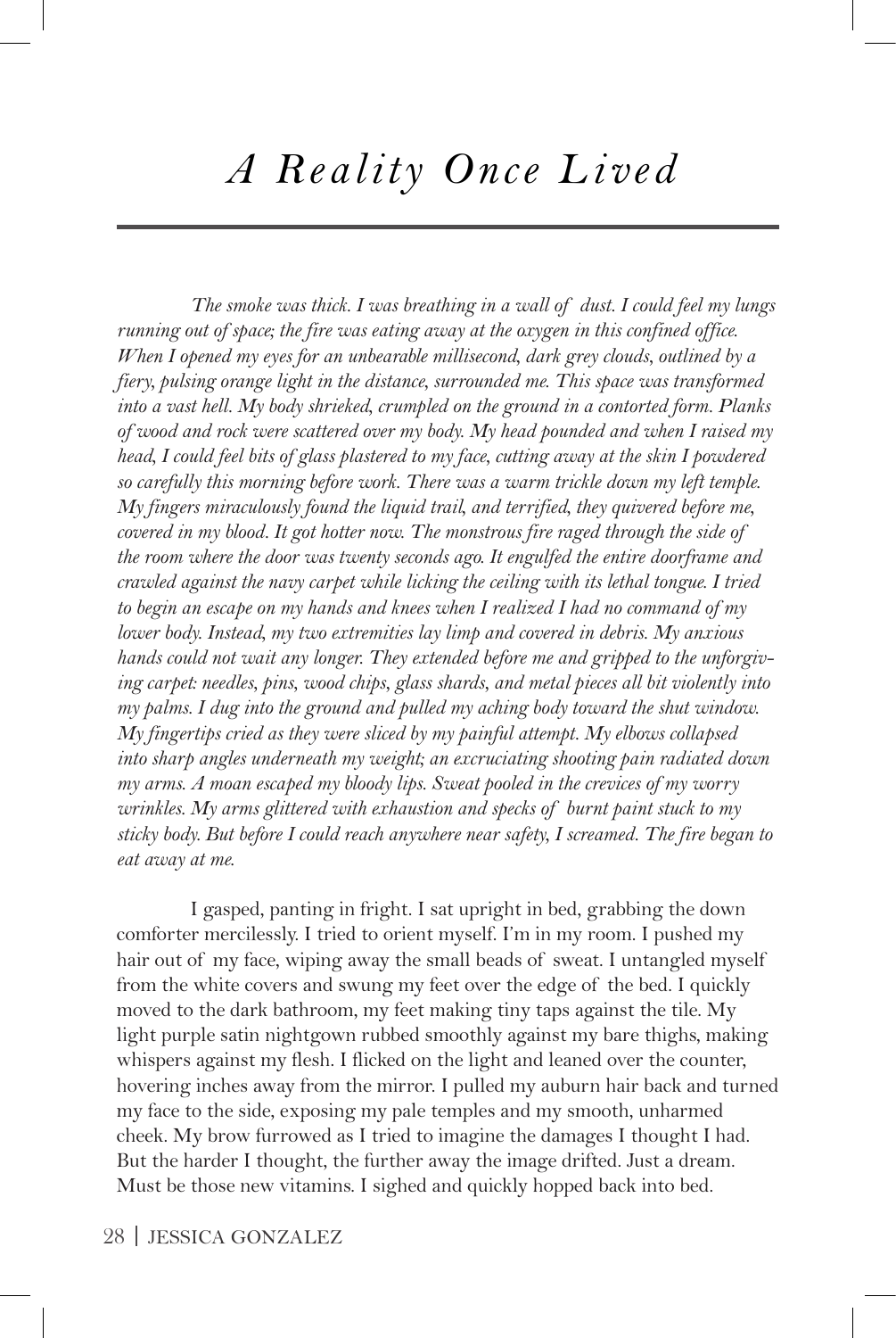There was a light knock on my bedroom door. I briefly glanced to my left and realized the bed was empty, covers ruffled and left unfilled. My husband peeked in with a beautiful smile and the rest of his body followed with grace. He was carrying a silver tray; the aroma of scrambled eggs and mozzarella cheese was comforting. He leaned against the bed and placed my morning meal paired with dark coffee and fresh flowers from the market on my lap.

"Happy 30th Birthday, Jenna," he grinned, and all of my worries momentarily disappeared.

--

 The car woke up, muttering and groaning its morning disapproval to head to work. I turned the heat on high, and curled in a ball in the front seat. My elbows hugged my sides and my wool-gloved hands made one giant fist that huddled beneath my chin, begging for any bit of warm that collected at my scarf-wrapped neck. I watched the windows slowly defrost, revealing the smooth snow that coated the lawn.

I was grateful that Joshua had already shoveled the snow earlier this morning, a task that my poor fingers ached thinking about. After a few minutes, I finally was warm enough to take off my gloves and place my bare hands on the frozen wheel. I exhaled and saw my breath inside the car. Charming, this weather.

The hospital was only twenty minutes away from my home in Waltham. The Boston Medical Center was in the heart of the populated city where old sturdy architecture still stood as magnificent as the day it was created some 200 years ago. I was offered a job to work as the lead pharmacist seven years ago when I still lived in Georgia, a job that I could not refuse. Of course, winters still have me bitter. The lovely first of January has come upon us and has not left any disappointments – except mine. Regardless of my dissatisfaction with the weather and last night's haunting, I was determined to make my birthday better.

My days at the hospital are usually quiet.

Today was different.

I took the unusually congested I-90 into the city. Honks were thrown from car to car and flickering brake lights were not pleasant to the seizureprone. I hit the horn myself, beginning to get frustrated with the infinite stop and go. It was 7:45 am. I had only fifteen minutes to be at my desk in the pharmacy, so I squeezed my car in the tiny shoulder and zipped over the rumble lines. My car shook - along with angry driver's fists - but I exited and headed into the apex of the city.

At 8:04, I pulled into the garage and struggled to find a spot. One was tucked away next to an unmarked employee elevator that would take me straight to the service hallways near the Emergency Department on the first floor. I slid my lab coat on with ease. The elevator shot up and as the doors opened, I was grabbed by surprise.